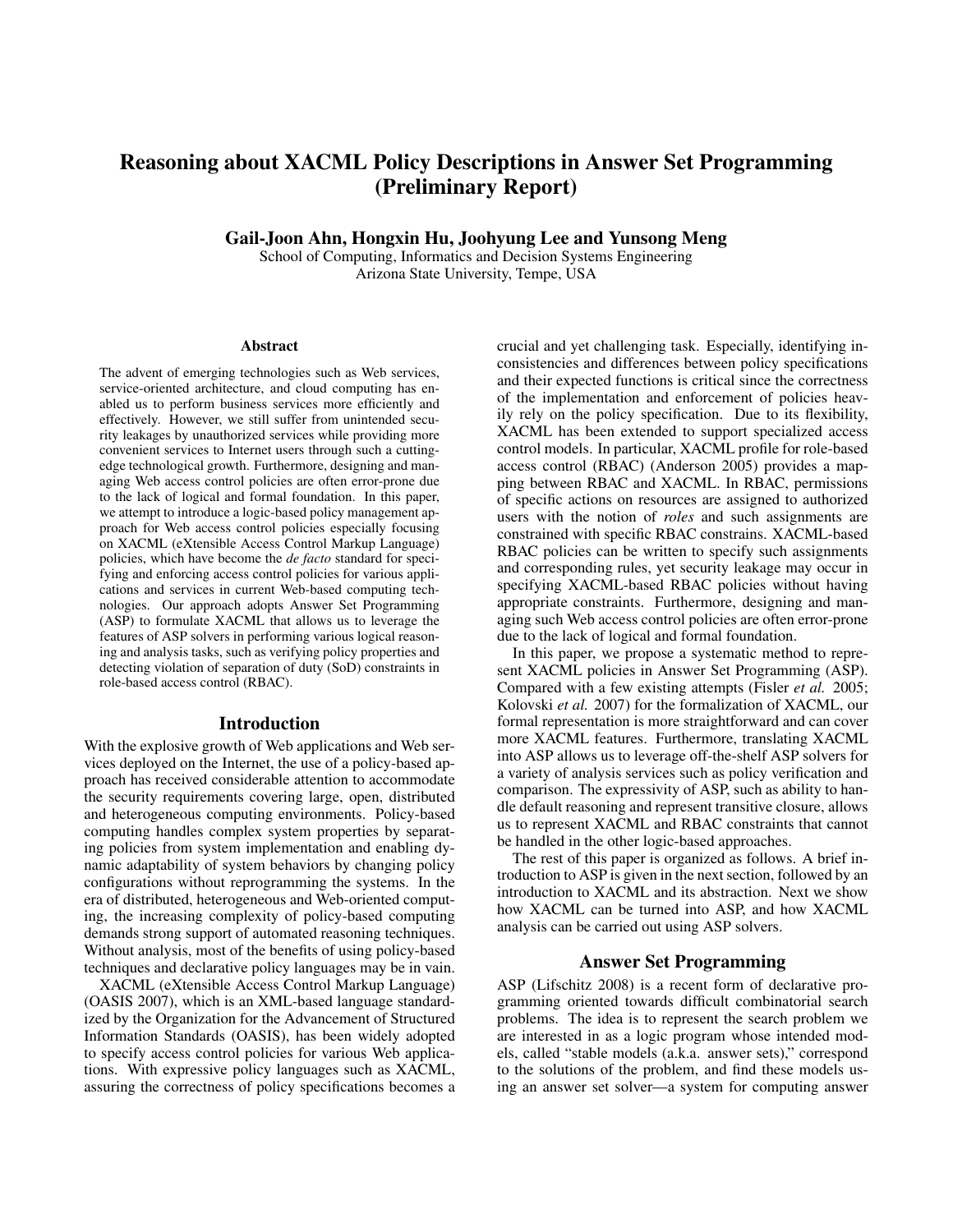sets. Like other declarative computing paradigms, such as SAT (Satisfiability Checking) and CP (Constraint Programming), ASP provides a common basis for formalizing and solving various problems, but is distinct from others in that it focuses on knowledge representation and reasoning: its language is an expressive nonmonotonic language based on logic programs under the stable model semantics (Gelfond and Lifschitz 1988; Ferraris *et al.* 2007), which allows elegant representation of several aspects of knowledge such as causality, defaults, and incomplete information. What distinguishes ASP from other nonmonotonic formalisms is the availability of several efficient implementations, answer set solvers, such as  $SMODELS<sup>1</sup>$ ,  $CMODELS<sup>2</sup>$ ,  $CLASP<sup>3</sup>$ , which led to practical nonmonotonic reasoning that can be applied to industrial level applications.

Recently, the stable model semantics, a mathematical foundation of answer set programming, has been extended to the syntax of first-order formulas (Ferraris *et al.* 2007; 2010), under which logic programs are viewed as a special class of first-order sentences. Lee and Palla [2009] show that, under certain conditions, first-order formulas under the stable model semantics can be turned into logic programs, so that existing answer set solvers can be used for computing answer sets of first-order formulas. System F2LP<sup>4</sup> is an implementation of this translation, which allows the existing answer set solvers to be used for computing answer sets of first-order formulas.

We will turn XACML into first-order formulas instead of turning it directly into logic programs. Ability to nest connectives and quantifiers allows us to encode XACML in a more straightforward way, close to the reading in natural language.

# XACML Policy Description

XACML has become the *de facto* standard for describing access control policies and offers a large set of built-in functions, data types, combining algorithms, and standard profiles for defining application-specific features. At the root of all XACML policies is a *policy* or a *policy set*. A *policy set* is composed of a sequence of *policies* or other *policy sets* along with a *policy combining algorithm* and a *target*. A *policy* represents a single access control policy expressed through a *target*, a set of *rules* and a *rule combining algorithm*. The *target* defines a set of subjects, resources and actions the policy or policy set applies to. For applicable policy sets and policies, the corresponding targets should evaluate to true; otherwise, the policy set or policy yield no decision on the request. A *rule set* is a sequence of rules. Each *rule* in turn consists of a *target*, a *condition*, and an *effect*. The *target* of a rule has a similar structure as the target of a policy or a policy set, and decides whether the request is applicable to the rule. The *condition* is a Boolean expression to specify restrictions on the attributes in the target and refines the applicability of the rule; and the *effect* is either one of "permit", "deny",

or "indeterminate." If a request satisfies both the *target* and *condition* of a rule, the response is sent with the decision specified by the effect element in the applicable rule. Otherwise, the response yields "notApplicable" which is typically considered as "deny." Also, an XACML policy description often has conflicting policies or rules, which are resolved by four different combining algorithms (OA-SIS 2007): "Permit-overrides", "Deny-Overrides," "First-Applicable," and "Only-One-Applicable."

- Permit-Overrides: If there is any applicable rule that evaluates to permit, then the decision is permit. If there is no applicable rule that evaluates to permit but there is an applicable rule that evaluates to deny, then the decision is deny. Otherwise, the decision is notApplicable.
- Deny-Overrides: If there is any applicable rule that evaluates to deny, then the decision is deny. If there is no applicable rule that evaluates to deny but there is an applicable rule that evaluates to permit, then the decision is permit. Otherwise, the decision is notApplicable.
- First-Applicable: The decision is the effect of the first applicable rule in the listed order. If there is no applicable rule, then the decision is notApplicable.
- Only-One-Applicable: If more than one rule is applicable, then the decision is indeterminate. If there is only one applicable rule, then the decision is that of the rule. If no rule is applicable, then the decision is notApplicable.

For example, consider a policy of a software development company, whose employees contain developers and testers. The root policy set  $ps_1$  contains two policies. The global policy of the entire company  $(p_1)$  is that

- all employees can read and change codes during working hours, from 8:00 to 17:00  $({\bf r}_1)$  and
- nobody can change code during non-working hours  $(r_2)$ .

On the other hand, it is left to each department to decide whether employees can read codes during non-working hours. The local policy of a development department  $(p_2)$  is that

- developers can read codes during non-working hours  $(r_3)$ ,
- testers cannot read codes during non-working hours  $(r_4)$ , and
- testers and developers cannot change codes during nonworking hours  $(r<sub>5</sub>)$ .

The global policy precedes the local policy.

Figure 1 shows the tree structure of the example policy set  $ps<sub>1</sub>$  and Figure 2 shows how this example policy can be described in XACML.

# Abstracting XACML Policy Components

We consider a subset of XACML that covers more constructs than the ones considered in (Tschantz and Krishnamurthi 2006) and (Kolovski *et al.* 2007). We allow the most general form of *Target*, take into account *Condition*, and cover all four combining algorithms.

 $1$ http://www.tcs.hut.fi/Software/smodels.

 $^2$ http://www.cs.utexas.edu/users/tag/cmodels.html .

 $^3$ http://potassco.sourceforge.net.

 ${}^{4}$ http://reasoning.eas.asu.edu/f2lp.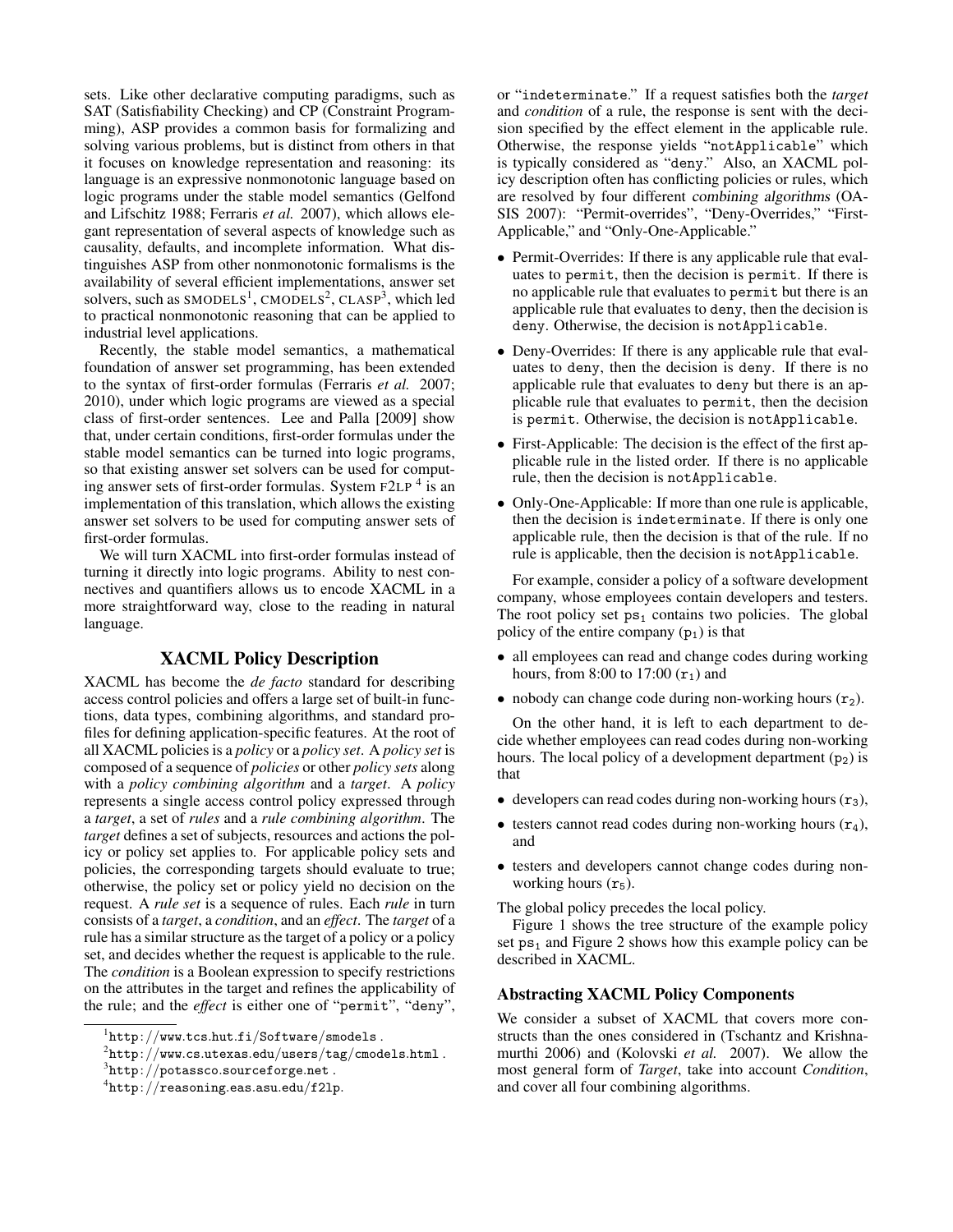

Figure 1: Tree structure of  $ps_1$ .

<Target/>  $\overline{a}$ <Policy PolicyId="p1" RuleCombiningAlgId="permit-overrides">  $\overline{4}$ <Target/> <Rule RuleId="r1" Effect="permit">  $\overline{\phantom{a}}$ 6 <Target> <Subjects><Subject> </Subject></Subjects> employee 8 <Resources><Resource> codes </Resource></Resources>  $\mathbf{q}$ <Actions><Action> read </Action>  $10$ </Action></Actions> <Action> change  $\overline{11}$ </Target>  $12$ </Condition> <Condition>  $8 \leq$  time  $\leq 17$  $\begin{array}{c} 13 \\ 14 \end{array}$  $\epsilon$ /Rules <Rule RuleId="r<sub>2</sub>" Effect="deny">

1<PolicySet PolicySetId="ps1" PolicyCombiningAlgId="first-applicable">

```
\overline{15}<Target>
16
            <Subjects><Subject>
                                                  </Subject></Subjects>
                                     employee
17<Resources><Resource> codes
                                                 </Resource></Resources>
                                                 </Action></Actions>
18
            <Actions><Action>
                                      change
19
          </Target>
20
       </Rule>
21</Policy>
\overline{22}<Policy PolicyId="p2" RuleCombiningAlgId="deny-overrides">
\overline{23}<Target/>
\frac{24}{25}<Rule RuleId="r3" Effect="permit">
          <Target>
\overline{26}<Subjects><Subject>
                                                  </Subject></Subjects>
                                     developer
27
             <Resources><Resource>
                                      codes
                                                  </Resource></Resources>
28<br>29
            <Actions><Action>
                                        read
                                                  </Action></Actions>
          </Target>
\frac{1}{30}</Rule>
31
        <Rule RuleId="r4" Effect="deny">
32
          <Target>
33
                                                 </Subiect></Subiects>
            <Subiects><Subiect>
                                       tester
34
            <Resources><Resource> codes
                                                 </Resource></Resources>
35
            <Actions><Action>
                                                 </Action></Actions>
                                       read
36<br>37
          </Target>
       </Rule>
38
        <Rule RuleId="r<sub>s</sub>" Effect="deny">
39
          <Target>
40
            <Subjects><Subject>
                                       tester
                                                 </Subject>
41
                                    developer
                                                 </Subject></Subjects>
                       <Subiect>
42<Resources><Resource> codes
                                                 </Resource></Resources>
43
            <Actions><Action>
                                      change
                                                 </Action></Actions>
          </Target>
44
45
       </Rule>
46
     </Policy>
47</PolicySet>
```
Figure 2: Representation of  $ps_1$  in XACML.

XACML components can be abstracted as follows. *Attributes* are names of the elements used by a policy. *Attributes* are divided into three categories: *subject attributes*, *resource attributes* and *action attributes*. In the example policy above, developer, tester and employee are subject

attributes; read, change are action attributes; codes is a *resource attribute*.

A *Subjects* is a disjunction over conjunctions of expressions of the form "subject(s)" where s is a subject attribute. An *Actions* is a disjunction over conjunctions of expressions of the form "action( $a$ )" where  $a$ is an action attribute. A *Resources* is a disjunction over conjunctions of expressions of the form "resource(r)" where r is a resource attribute. A Target is a triple where  $r$  is a resource attribute.  $\langle Subjects, Resources, Actions \rangle$ . A *Condition* is a conjunction of comparisons. *Effect* is either "permit," "deny," or "indeterminate."

• An XACML rule can be abstracted as

```
\langle RuleID, Effect, Target, Condition \rangle
```
where *RuleID* is a rule identifier. For example, rule  $r_1$  in Figure 2 can be viewed as

 $\langle r_1, \text{permit}, \langle \text{employee}, \text{read} \lor \text{change}, \text{codes} \rangle,$  $8 \leq$  time  $\leq$  17).

• An XACML policy can be abstracted as

 $\langle PolicyID, Target, Combining Algorithm, \langle r_1, \ldots, r_n \rangle \rangle$ 

where *PolicyID* is a policy identifier,  $r_1, \ldots, r_n$ are rule identifiers and *Combining Algorithm* is either "permit−overrides," "deny−overrides," "first−applicable," or "only−one−applicable." For example, policy  $p_1$  in Figure 2 can be abstracted as follows:

 $\langle p_1, Null,$  permit–overrides,  $\langle r_1, r_2 \rangle$ .

• Similarly we can abstract an XACML policy set as

 $\langle PolicySetID, Target, Combining Algorithm, \langle p_1, \ldots, p_n \rangle \rangle$ 

where *PolicySetID* is a policy set identifier. For example, policy set  $ps_1$  can be viewed as

 $\langle ps_1, Null, first–applicable, \langle p_1, p_2 \rangle \rangle.$ 

# Turning XACML into ASP

We provide a translation that turns an XACML description into formulas under the stable model semantics. This provides a formal semantics of XACML language in terms of the stable model semantics. By using F2LP and ASP solvers, several typical XACML policy analysis services, such as policy verification, comparison, and inconsistency checking can be automated. Figure 3 shows our logic-based policy reasoning approach.

We turn an XACML rule

 $\langle RuleID, Effect, Target, Condition \rangle$ 

into a formula <sup>5</sup>

 $Target \wedge Condition \rightarrow decision(RuleID, Effect).$ 

An XACML policy

 $\langle \textit{PolicyID}, \textit{Target}, \textit{Combining Algorithm}, \langle r_1, \ldots, r_n \rangle \rangle$ 

<sup>5</sup>We identify *Target* with the conjunction of its components.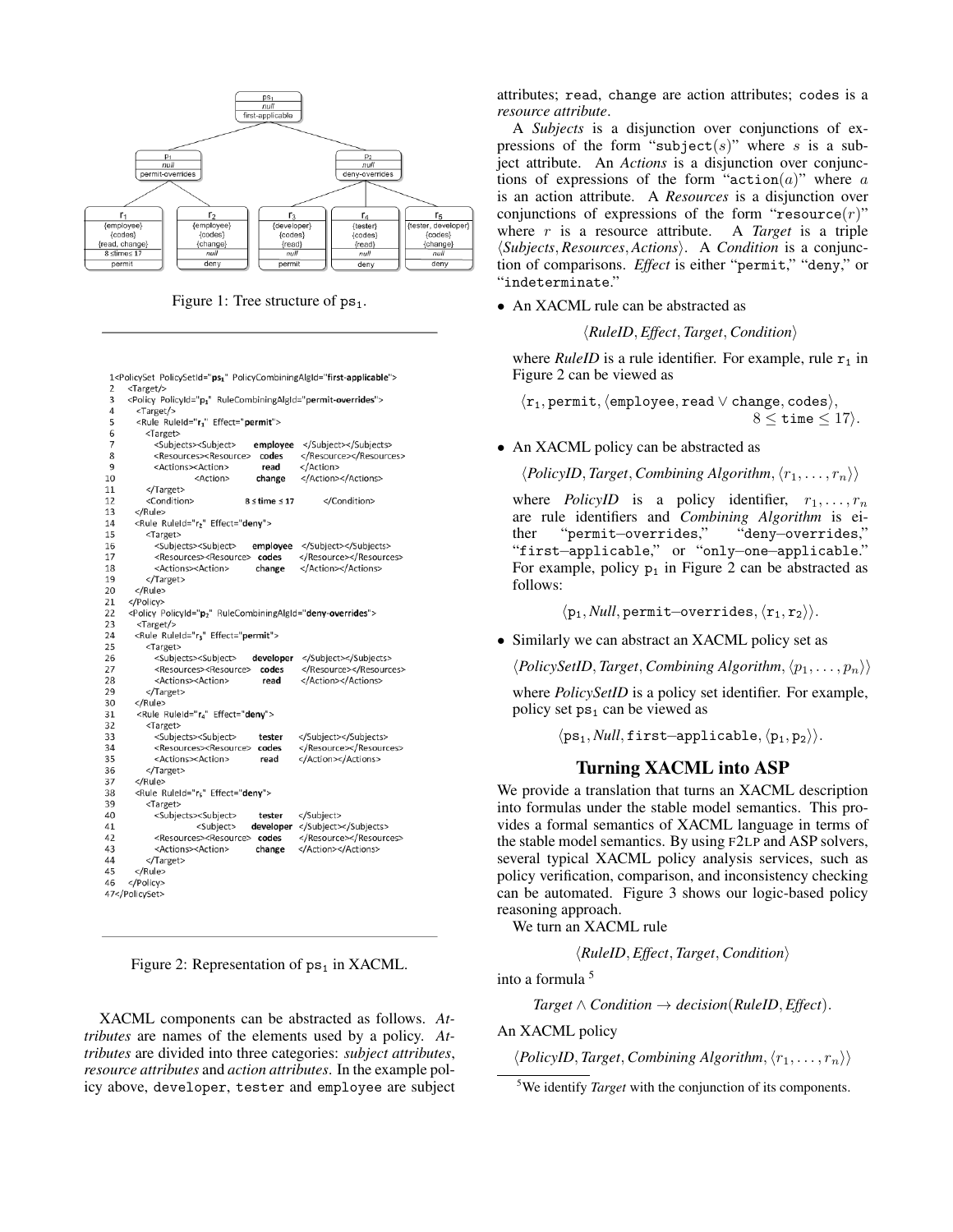

Figure 3: Logic-based policy reasoning for XACML.

is turned into formulas as follows. In the following we assume that  $R$ ,  $R'$  are variables that range over all rule ids, and  $V$ ,  $V'$  are variables that range over {permit, deny, indeterminate}. In order to represent the effect of each rule  $r_i$  ( $1 \le i \le n$ ) on policy *PolicyID*, we write

 $\text{decision}(r_i, V) \rightarrow \text{decision\_from}(PolicyID, r_i, V).$ 

Each policy combining algorithms is turned into formulas under the stable model semantics as follows.

• permit–overrides of policy  $p$  is represented as

 $Target \wedge decision\_from(p, R, \text{permit})$  $\rightarrow$  *decision*(*p*, permit).  $Target \wedge \neg \exists R' \ decision\_from(p, R', \mathtt{permit})$  $\land$  *decision\_from* $(p, R, V) \rightarrow$  *decision* $(p, V)$ *.* 

• deny–overrides of policy  $p$  is represented as

 $Target \wedge decision\_from(p, R, \text{deny}) \rightarrow decision(p, \text{deny}).$  $Target \wedge \neg \exists R'decision\_from(p, R', \text{deny})$  $\land$  *decision\_from* $(p, R, V) \rightarrow$  *decision* $(p, V)$ *.* 

• first–applicable of policy p is represented as n formulas

*Target* ∧  $\bigwedge$   $\neg \exists V' decision\ from(p, r_k, V')$  $1\leq k\leq i-1$ 

 $\land$  *decision\_from* $(p, r_i, V) \rightarrow decision(p, V)$ .

where i ranges over  $1, \ldots, n$ .

• only-one-applicable of policy  $p$  can be represented as

 $Target \wedge \neg \exists R' V' (R \neq R' \wedge decision\text{ from } (p, R', V'))$  $\land$  *decision\_from* $(p, R, V) \rightarrow$  *decision* $(p, V)$ *.*  $Target \wedge R \neq R' \wedge decision\_from(p, R, V) \wedge$  $\text{decision}\text{-}\text{from}(p,R',V') \rightarrow \text{decision}(p,\texttt{indeterminate}).$ 

The translation of a policy set is similar to the translation of a policy except that there are minor differences when a policy returns the value indeterminate.

In the following we show the representation of the example policy set  $ps_1$  in the language of F2LP. Symbol '?' denotes the existential quantifier. For instance, ∃R *decision from*(p, R, deny) is encoded as

```
?[R] : decision\_from(p, R, deny).
```

```
% domain variable
value(permit;deny;indeterminate).
rule(r1;r2;r3;r4;r5).
policy(p1;p2).
time(0..23).
#domain value(V;V1).
#domain rule(R;R1).
#domain policy(P).
#domain time(T).
% hierarchy
subject(developer) -> subject(employee).
subject(tester) -> subject(employee).
\frac{6}{6} r1
subject(employee) & (action(read) | action(change))
& resource(codes) & 8 \leq T & T \leq 17 & current_time(T)
-> decision(r1, permit).
\frac{6}{5} r2
subject(employee) & action(change) & resource(codes)
-> decision(r2,deny).
% r3
subject(developer) & action(read) & resource(codes)
-> decision(r3,permit).
\approx r4
subject(tester) & action(read) & resource(codes)
-> decision(r4,deny).
% r5(subject(tester) | subject(developer)) &
action(change) & resource(codes) \rightarrow decision(r5,deny).
$p1decision(r1, V) \rightarrow decision\_from(p1, r1, V).
decision(r2, V) \rightarrow decision\_from(p1, r2, V).
decision_from(p1,R,permit) -> decision(p1,permit).
-?[RV1]: decision_from(p1,R1,permit)
& decision_from(p1, R, V) \rightarrow decision(p1, V).
8p2decision(r3, V) \rightarrow decision\_from(p2, r3, V).
decision(r4,V) -> decision from(p2,r4,V).
decision(r5, V) \rightarrow decision\_from(p2, r5, V).
decision_from(p2,R,deny) -> decision(p2,deny).
-?[R1]: decision_from(p2,R1,deny)
& decision_from(p2, R, V) \rightarrow decision(p2, V).
% ps1
decision(p1, V) \rightarrow decision\_from(ps1, p1, V).
decision(p2,V) -> decision_from(ps1,p2,V).
decision_from(ps1,p1,V) -> decision(ps1,V).
- ?[V1]: decision_from(ps1,p1,V1) &
decision_from(ps1,p2,V) -> decision(ps1,V).
```
Figure 4: ASP representation of the main example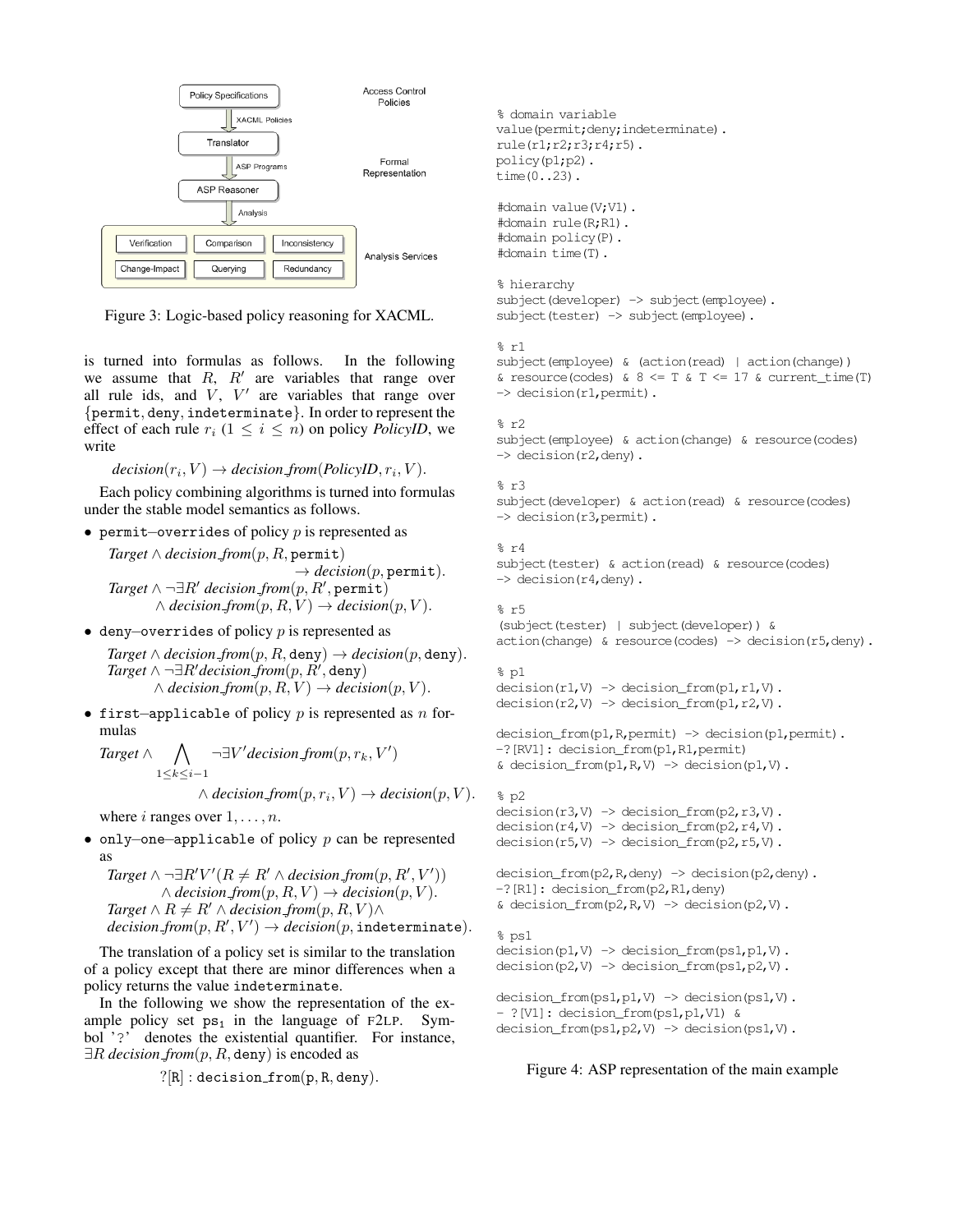# XACML Analysis using ASP

The problem of verifying a security property  $F$  against an XACML description can be cast into the problem of checking whether the program

$$
\Pi \cup \{\neg F\} \cup \Pi_{config} \tag{1}
$$

has no answer sets, where  $\Pi$  is the program corresponding to the XACML description and Π*config* is the following program that generates arbitrary configurations.

```
subject_attributes(developer;tester;employee).
action_attributes(read;change).
resource_attributes(codes).
```

```
1{subject(X) : subject_attributes(X)}.
1{action(X) : action_attributes(X)}.
1{resource(X) : resource_attributes(X)}.
1{current_time(X) : time(X)}1.
```
If no answer set is found, then this implies that the property is verified. Otherwise an answer set returned by an answer set solver serves as a counterexample that indicates why the description does not entail  $F$ . This helps the policy designer to find the flaws in the description.

For example, consider the example policy set  $ps<sub>1</sub>$ . We want to verify that a developer cannot change codes during non-working hours. The property can be represented as follows.

```
![T]:(subject(developer) & action(change)
   \& resource(codes) \& –(8<=T \& T<=17)
   \& current_time(T) \rightarrow decision(ps1, deny)).
```
('!' denotes the universal quantifier ∀.)

Given the corresponding ASP program of  $ps_1$ , the negation of the property and Π*config*, <sup>F</sup>2LP together with GRINGO and CLASPD returns no answer set, from which we conclude that the property is verified.

As another example, consider the query if a developer is always allowed to read codes during non-working hours. The query can be represented as

```
![T]: (subject(developer) & action(read)
   & resource(codes) & -(8 \leq T \leq T \leq 17)\& current_time(T) \rightarrow decision(ps1, permit)).
```
A policy designer intended that this property would follow from the description. However, the following answer set was found, which reflects a flaw of the policy:

```
{subject(developer) action(read) action(change)
resource(codes) decision(ps1,deny) decision(p1,deny)
decision(p2,deny) decision(r2,deny)
decision(r3, permit) decision(r5, deny) }
```
The decisions of some rules are missing because they are not applicable. From the answer set, the policy designer finds that  $p_2$ , which is supposed to return permit, returns deny. This is because  $r_5$  returns deny, and the combining algorithm of p<sup>2</sup> is deny−overrides. That is, the developer's attempt to read the codes is denied if he attempts to change the codes at the same time.

In fact, the reason that  $ps_1$  returns deny is due to  $p_1$ . Rule  $r_1$  is not applicable since its Condition is not satisfied, and

rule  $r_2$  returns deny. Then the designer realizes the flaw in the policy, and disallows the concurrency of the two requests. However, even after adding such a constraint, an answer set is found:

```
{subject(developer) subject(tester) action(read)
resource(codes) decision(ps1,deny)
decision(p2,deny) decision(r3,permit)
decision(r4,deny)}
```
That is,  $ps_1$  returns deny because  $p_1$  is not applicable and  $p_2$ returns deny. In turn, it is because  $r_4$  returns deny. So when someone is both developer and tester, then he cannot read codes during non-working hours since rule  $r_4$  disallows it. If we add the constraint disallowing a person to be both developer and tester at the same time, then the program returns no answer set as intended. Disallowing two conflicting roles to be assigned to the same person is called separation of duty (*SoD*) in role-based access control (RBAC), which is discussed in more detail in the next section.

# XACML-based RBAC Policy Analysis

Due to the flexibility of XACML specification, XACML has been extended to support specialized access control models. In particular, XACML profile for role-based access control (RBAC) (Anderson 2005) provides a mapping between RBAC and XACML. In current RBAC profile, core and hierarchical RBAC can be supported. RBAC assigns permissions of specific actions on resources to authorized users called roles. In XACML policies, rules are written to specify such permissions on roles. However, security leakage may occur in specifying XACML-based RBAC policies, especially, in the case of a user with multiple roles. Thus, some typical security properties, such as separation of duty (*SoD*), should be checked to identify those security leakage. As seen in the previous section, developer and tester are two conflicting roles and a *SoD* property can be used to check whether the same individual has been assigned to conflicting roles.

Core and Hierarchical RBAC Representation RBAC model defines sets of elements including a set of roles, a set of users and a set of permissions, and relationships among users, roles, and permissions. In XACML profile for RBAC, Role Assignment  $\langle Policy\rangle$  or  $\langle PolicySet\rangle$  defines which roles can be enabled or assigned to which users. Suppose that a user bob is assigned to two roles tester and seniorDeveloper in the software development company. We can translate those user-to-role assignments (ura) to ASP as follows:

```
ura(bob, tester).
ura(bob, seniorDeveloper).
```
RBAC supports role hierarchy relations. For example, developer is a junior role of seniorDeveloper in the software development company. The hierarchy relation between two roles developer and seniorDeveloper represented in XACML can be converted into ASP as follows:

junior(developer, seniorDeveloper).

In addition, we assume that relation junior is reflexive: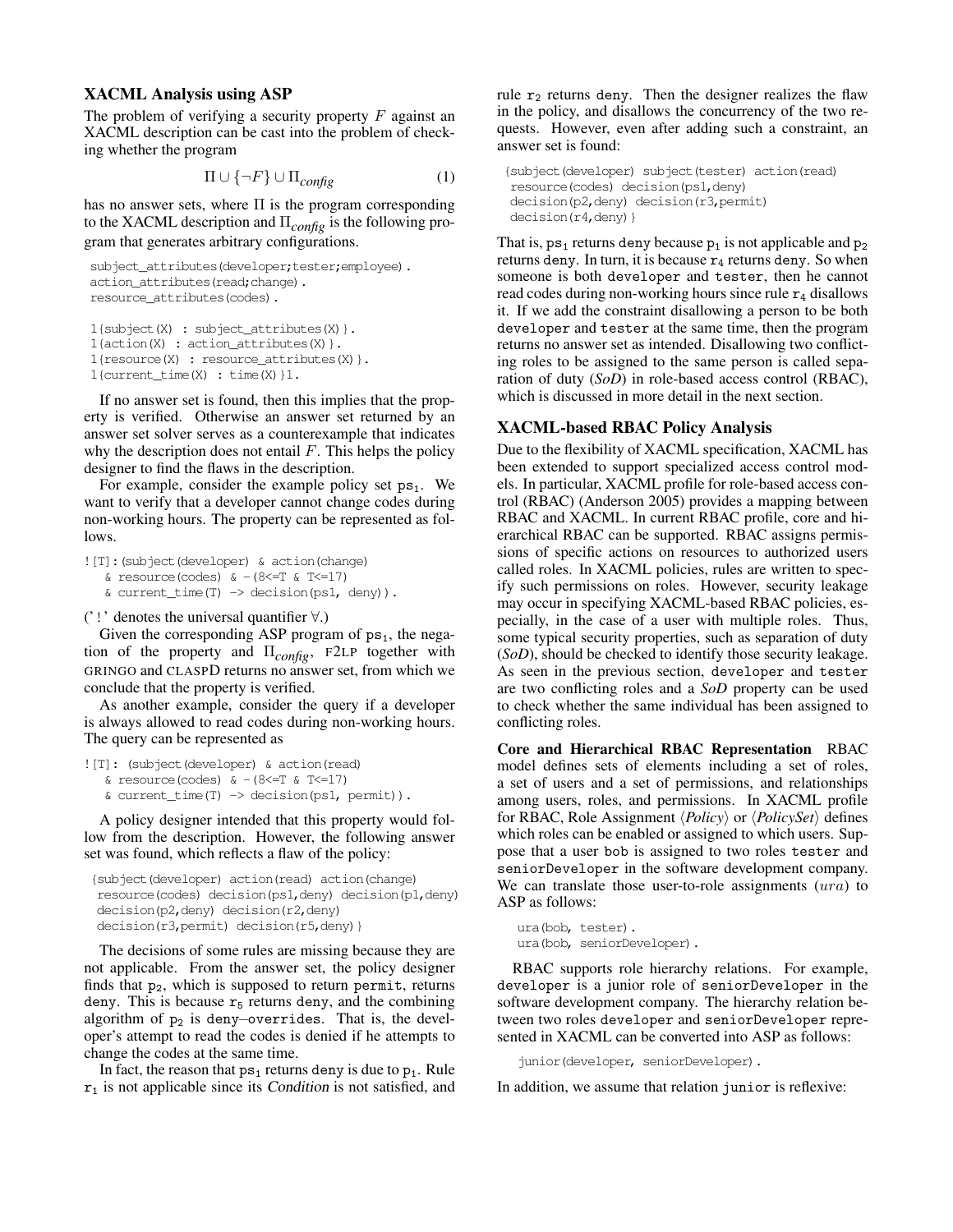junior(R,R).

#### tc junior is a transitive closure of junior relation.

```
junior(R1,R2) \rightarrow tc_junior(R1,R2).
tc_junior(R1,R2) & tc_junior(R2,R3)
                              \rightarrow tc junior(R1,R3).
```
The following definition is required to specify a user-torole assignment considering the role hierarchy relations. It implies if a role  $r_2$  is a junior role of  $r_1$  and  $r_1$  is assigned to a user  $u, r_2$  is also implicitly assigned to the user  $u$ .

 $ura(U, R1)$  & tc\_junior(R2,R1)  $\rightarrow$  ura(U,R2).



Figure 5: Violation checking for *SoD* property.

RBAC Policy Analysis Security properties, such as *SoD*, can be utilized to check against access control policy configurations for identifying security leakage. Figure 5 shows a typical example, which illustrates conflicting roles cannot be directly or indirectly (via inheritance) assigned to the same user. Figure 5 (a) shows that the user bob is assigned to two conflicting roles tester and developer simultaneously. Figure 5 (b) depicts a more complex example taking role hierarchy into account. The user bob acquires two conflicting roles tester and developer through permission inheritance. The *SoD* property supporting the role hierarchy can be specified with ASP as follows:

ura(U,tester) & ura(U,developer) -> check.

If an answer set that is returned by an ASP solver contains check, it means that a user is assigned to two conflicting roles tester and developer in current RBAC configuration. Thus a security leakage is identified.

# Related Work

In (Hughes and Bultan 2004), a framework for automated verification of access control policies based on relational first-order logic was proposed. The authors demonstrated how to translate XACML policies to the Alloy language (Jackson 2002), and checked their security properties using the Alloy Analyzer. However, using the first-order constructs of Alloy to model XACML policies is expensive and still needs to examine its feasibility for larger size of policies. In (Bryans 2005), the authors formalized XACML

policies using a process algebra known as Communicating Sequential Processes (CSP). This utilizes a model checker to formally verify properties of policies, and to compare access control policies with each other. Fisler et al. (Fisler *et al.* 2005) introduced an approach to represent XACML policies with Multi-Terminal Binary Decision Diagrams (MTB-DDs). A policy analysis tool called Margrave was developed. Margrave can verify XACML policies against the given properties and perform change-impact analysis based on the semantic differences between the MTBDDs representing the policies. In (Kolovski *et al.* 2007), description logics were used to analyze XACML. Compared with other work in XACML, our approach provides a more straightforward formalization with ASP and can cover more XACML features, such as all four rule combining algorithms and nested conjunctions and disjunctions in specifying *Target*.

#### Conclusion and Future Work

We showed that XACML policies can be represented in terms of formulas under the stable model semantics. This provides a formal semantics of XACML in terms of the stable model semantics, and furthermore reasoning involving XACML descriptions can be automated using existing ASP solvers. Our translation is straightforward and shows versatility of the language of F2LP in representing declarative specification of XACML.

In this work we have provided a formal foundation of XACML in terms of ASP. Also, we further introduced a policy analysis framework for identifying constraint violations in XACML-based RBAC policies as existing XACML standard does not support constrained RBAC. An implementation of the translation from XACML into the language of F2LP is under development. Our initial result shows the feasibility of ASP-based XACML policy analysis.

For our future work, the coverage of our mapping approach needs to be further extended with more XACML features such as handling complicated conditions, obligation and other attribute functions.

### Acknowledgements

The work of Gail-J. Ahn and Hongxin Hu was partially supported by the grants from National Science Foundation under grants IIS-0900970 and CNS- 0831360. The work of Joohyung Lee and Yunsong Meng was partially supported by the National Science Foundation under grants IIS-0916116 and by the Office of the Director of National Intelligence (ODNI), Intelligence Advanced Research Projects Activity (IARPA), through US army. All statements of fact, opinion or conclusions contained herein are those of the authors and should not be construed as representing the official views or policies of IARPA, the ODNI or the U.S. Government.

### References

A. Anderson. Core and hierarchical role based access control (RBAC) profile of XACML v2. 0. *OASIS Standard*, 2005.